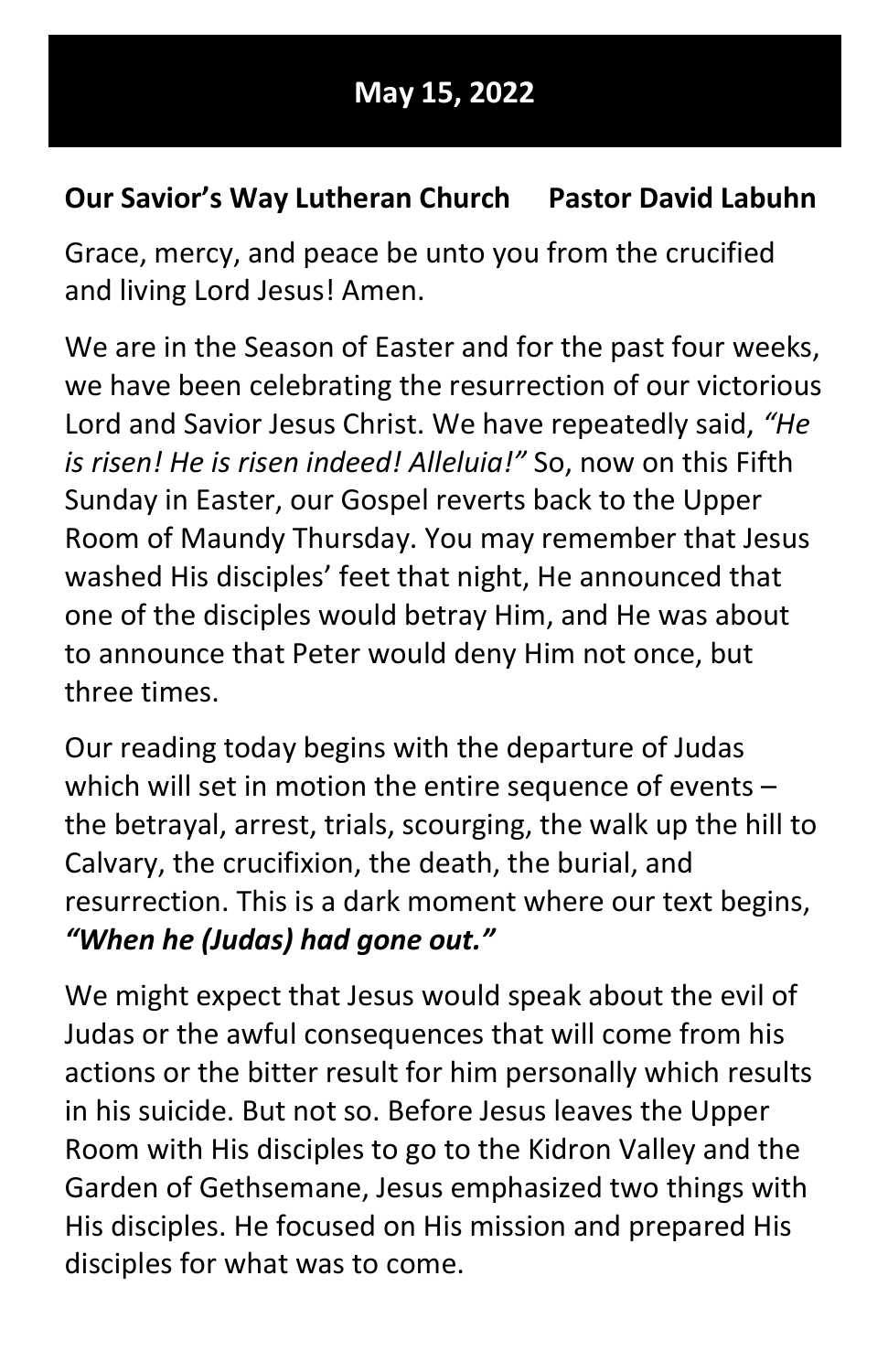If you look at the actions words, the verbs that Jesus used in the reading, you will notice there are two that appear the most. One of those verbs is "glorify" which appears five times and the other is "love" which appears four times.

When Judas left, Jesus said, "Now is the Son of Man glorified..." Isn't that strange? Knowing what is about to happen, Jesus says this will bring glory. Glory is an old word really. We don't use it much. In most cases, the word glory means to give recognition to someone for what they have done or praise and admiration for something because of its value. We use it to describe our flag when we call it Old Glory. We use the word glory here in church a lot. We sing the Gloria in Excelsis which is Latin for "glory in the highest." We sing, "To God on high be glory." Before we read the Gospel, we say, "Glory, to You, O Lord." In the Lord's Prayer, we say, "For thine is the kingdom, and the power and the glory..." We recognize God as being worthy of recognition and worthy of our admiration and praise for what He has done for us. And we all know what that was as we celebrate this Easter season.

Jesus was explaining to His disciples what that meant. He was going to die a cruel and humiliating death nailed to a cross, one of the most horrible instruments of torture and death conceived by the minds of man. But glory would be shown in His tortuous death.

Jesus knew that the dark drama of death would be to the glory of God. There was glory because this terrible death was the means through which we were saved from eternal death. The glory came from God who created this means of salvation. The glory was due to God because He had so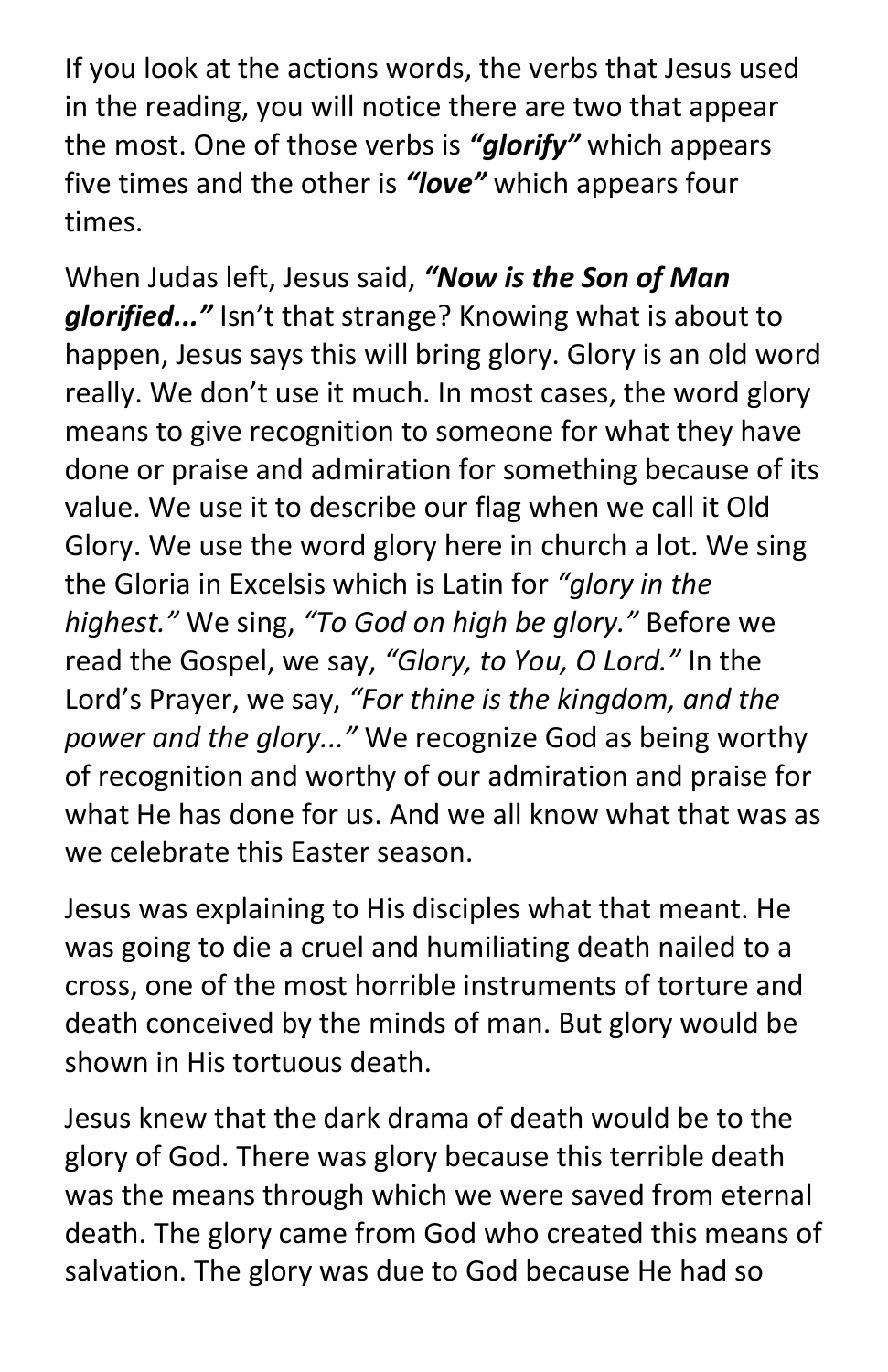much love for us - His creatures - that He sent His onlybegotten Son to be executed as the sacrifice for our sins. The willingness of God the Father to sacrifice His Son, and the willingness of Jesus to die in obedience to His Father were acts of love. God would receive glory and, in turn, would give Jesus glory because He acted in obedience to His Father. Both acted out of love for us. It does not seem reasonable or right that glory would come through such a horrible act, through such a horrible and cruel instrument of torture, the cross, but look at the great good that came of it. God had conceived that plan in the Garden of Eden and initiated it in the Garden of Gethsemane. Our God showed His love in the unbelievable sacrifice of Jesus, His Son, and Jesus showed His love when He gave Himself as the sacrifice for our salvation. His act of love for our salvation resulted in His resurrection and made possible ours. His act of selfless salvation resulted in His being honored by the Father by being taken to heaven, and that gives us the hope of heaven through our faith in their acts of love and mercy for us. Their actions deserve glory.

Jesus knew that He would be separated from His disciples by His death, and that, at this time, they could not be with His personal presence among them. Jesus would also be separated from His disciples when He ascended into heaven to sit in the seat of honor and glory at the right hand of the Father. In light of this, Jesus reassured His disciples that He would come back for them. And, in the meantime, Jesus gave them a new commandment. He directed them to love one another as He had loved them. In the same way, He was speaking to us, His modern-day disciples here today. Like His disciples of the 1st Century, we are awaiting Jesus' return, whether on the last day of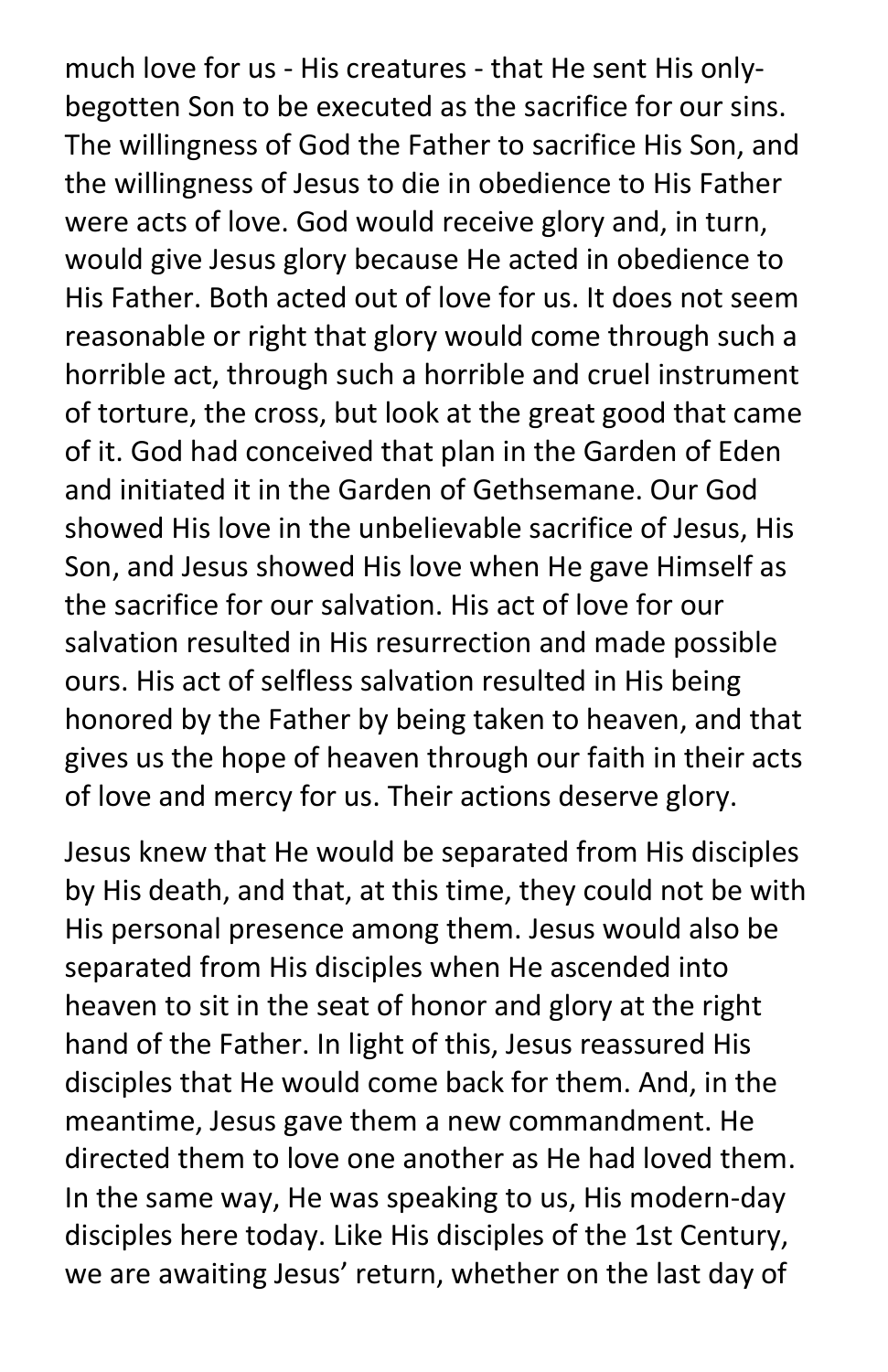our temporal life or the Day of the Judgement. On one of those days, Jesus will bring us to be with Him just as He promised His disciples. But until that time, we too, are bound to obey the commandment that Jesus has given us. We are to love one another as He has loved us. We are to act in His stead and in His absence to love each other and those around us.

Note that Jesus called this a "new commandment." It was not new in content. Love is the central point of the Ten Commandments. In the first table, the first three commandments direct us to love God. The second table, Commandments four through ten, directs us to love our neighbor as ourselves. God had always expected us to love our neighbors, but this commandment that Jesus gives is different. Jesus didn't say love your neighbors "as you love ourselves." Jesus said to love each other (His disciples) (each of us) as "I have loved you." When He said to love as He loved us, and God the Father loved us, He meant we were to love with a sacrificial love. It is in this love that God the Father gave His cherished Son, Jesus into death. It is in this love that Jesus gave Himself completely – gave His life for us. Now, Jesus is commanding that we love each other in the same way that those sacrificial acts of love were shown. And He repeated Himself as recorded in John 15:12, saying, "If you keep my commandments, you will abide in my love just as I have kept my Father's commandments and abide in His love. This is my commandment, that you love one another, AS I HAVE LOVED YOU." He went on to say, "Greater love has no one than this that someone lay down his life for their friends." Jesus was pointing to the type of sacrificial love we need to show each other and those around us.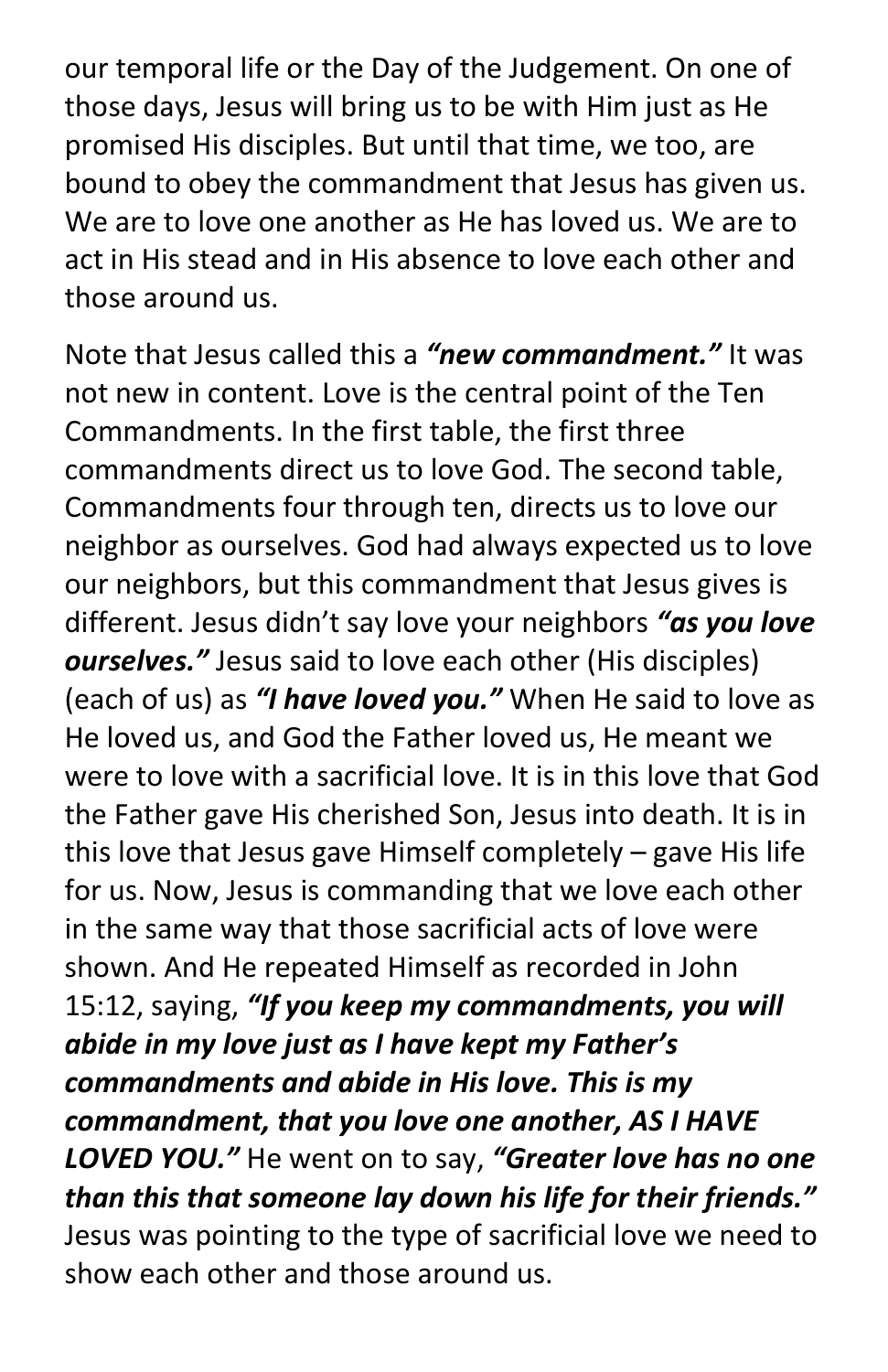Now here is the kicker from Jesus. The old command given to His people of Israel had as its purpose to remain as God's covenant people – to obey the law. Do this and you will live as a member of God's people. Jesus gives a different purpose. He says, "By this (by showing love like Jesus) people will know that you are my disciples, if you have love for one another." Your sacrificial love will bring glory to God and identify you as one of His own.

Jesus was clear about who should get the glory when He said that God the Father was glorified by Jesus' suffering and dying for us. The Father, in turn, glorified His Son or being obedient to His Father and Jesus added that He would "glorify Him at once." We see the proof of that when God the Father raised Jesus from the dead only three days after His sacrificial death, and later when He ascended into heaven.

On the night when He was betrayed, as Jesus was making provisions for His departure, He knew He would no longer be physically present with His disciples to show them His love. They needed to fill in that gap by loving one another, just as He would have loved them if He had been present with them. And just as Jesus was known for His great love, they, His disciples, and we, His Christian followers, are to do the same – to be known for our love for one another and those around us.

The word "agapate" is the word that is translated as "love" in our text today (and used four times). It is in the present subjunctive case which means it emphasizes that the disciples were to love one another with continuous action. The love that was to be shown was not "a one and done action." This new commandment of Jesus was meant to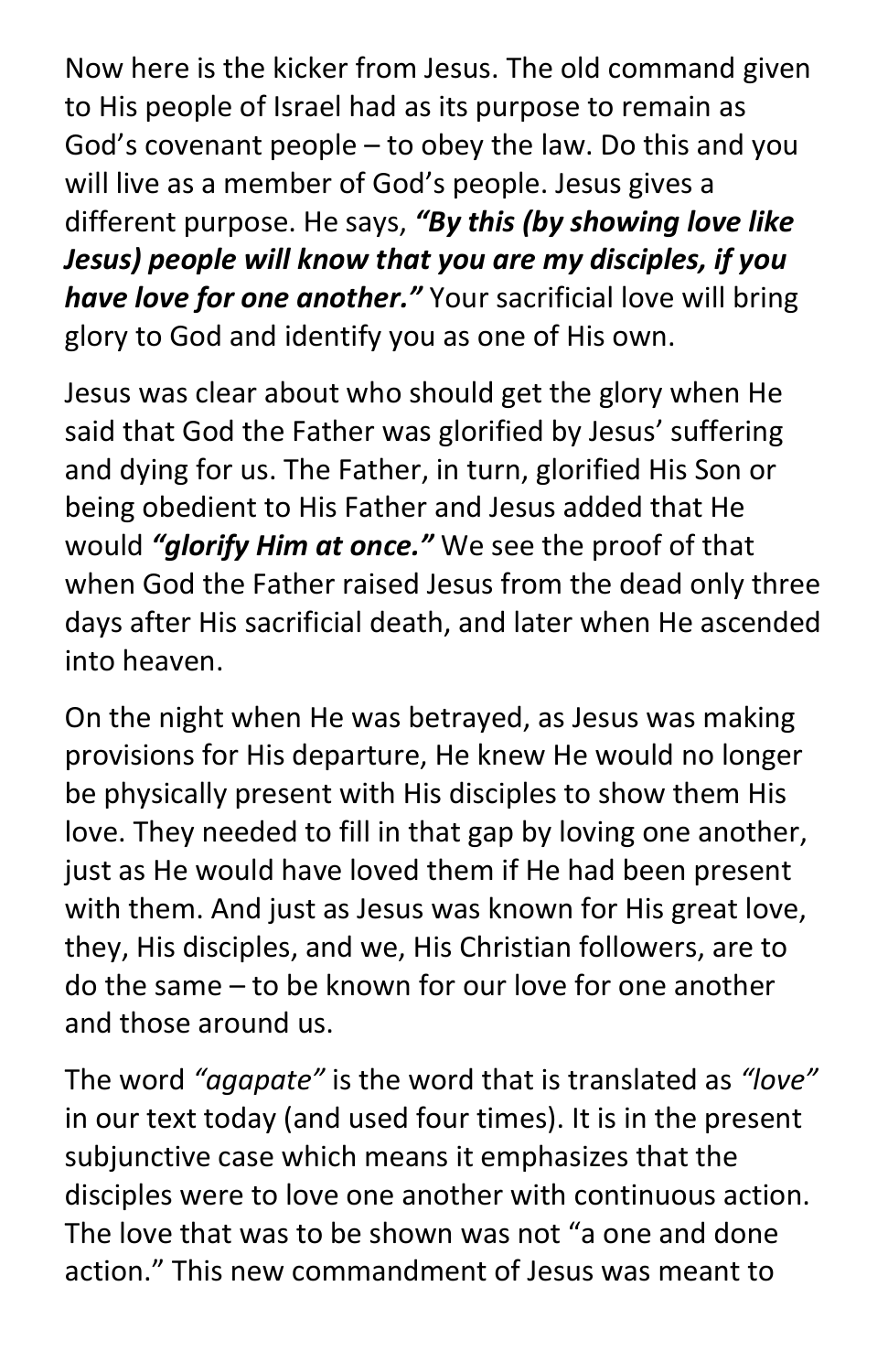have a continuous, renewing effect on all who are touched by it. It is the mark (a sign) of Jesus and God our Father who shows a continuing and renewing effect by their love. Jesus says that this love is also the mark (or the sign) of every one of His disciples. All of us. We could say it is the hallmark of Jesus' disciples that we love one another as Jesus has loved us with a sacrificial love.

Jesus' words remind me of a song recorded in 2005 by the Christian rock group "The Jars." They were from Nashville, Tennessee, and the song was on their album Redemptive Songs. If you know it, join in with me:

We are one in the Spirit. We are one in the Lord. We are one in the Spirit. We are one in the Lord. And we pray that our unity may one day be restored. And they'll know we are Christians by our love, by our love. Yes, they'll know we are Christians by our love.

The Christian writer Tertullian wrote in the 2nd Century A.D., that the Romans described Christians when Christianity was still an illegal "sect," by these words: "See how they love one another!" See how they love one another. Love one another as I have loved you!

The marks of love were plain on the body of Jesus. He showed His disciples his wounded hands, feet, and side. Even in the glories of His risen body, the marks of Jesus' suffering and love were still plain. Our love for God and our neighbor may leave their marks on us too. When we give to the mission work of our church, bring food for the social ministry programs here at OSWLC, and tell others of Jesus in Sunday School, VBS, and Bible study – these are marks and signs of our faith. When we put the best construction on what our neighbor says or does, when we give a person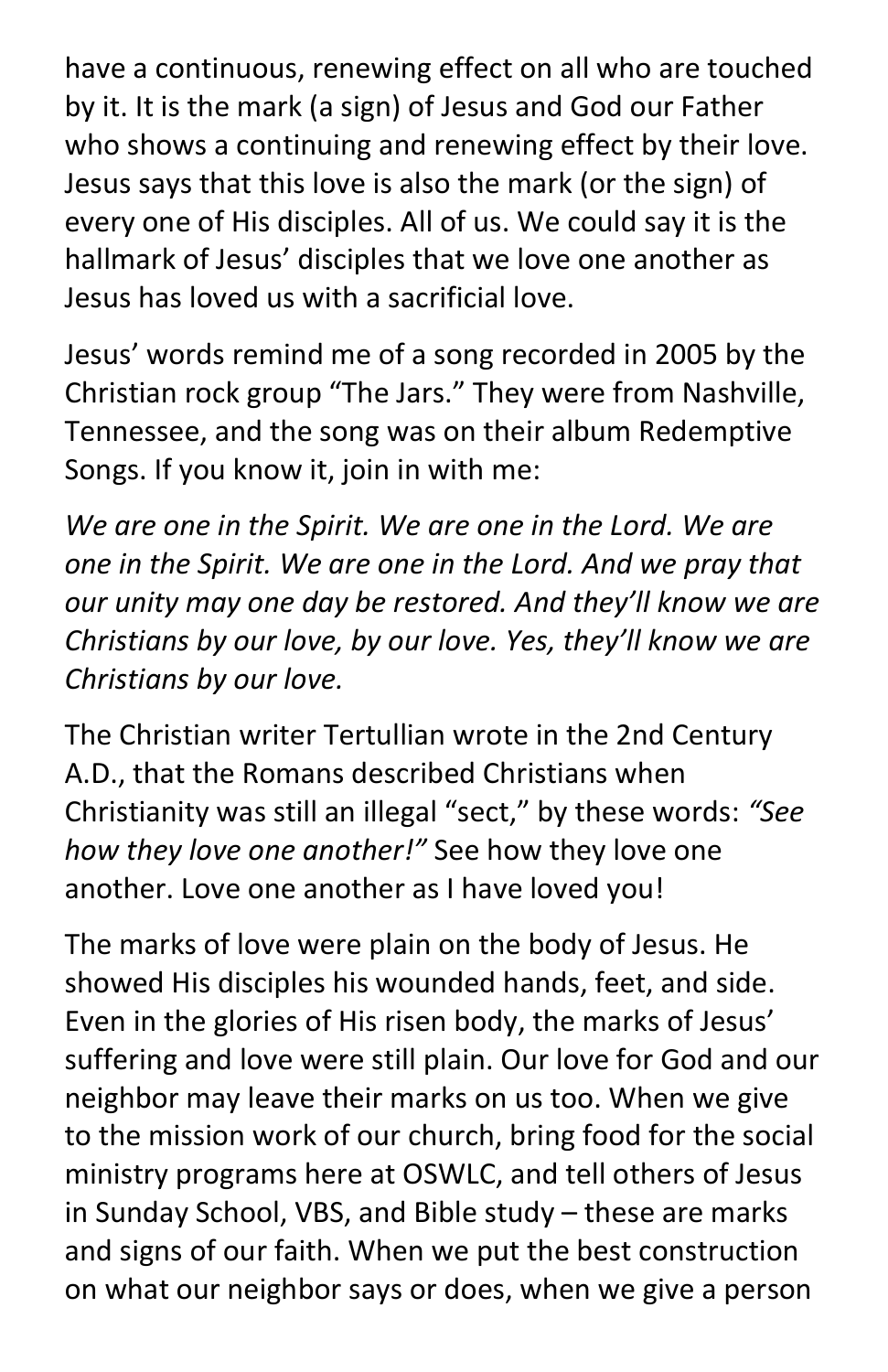a second chance or a third, or even a fourth, we are showing the mark of Christian love. When we stop making cutting remarks or using gutter language, when we act a bit differently at work or school or with friends – a bit more open, caring, more accepting, more loving – especially of people who are different from us – then we are showing the effects of our faith. The marks of a Christian.

Is that how you are known today? Is that what people think of when they hear your name? Do they think or say you are a Christian? When others meet a follower of Jesus (you) or visit a church (this church), do they experience the sacrificial love of Jesus? Do they really, truly know we are Christians by our love? Does it appear that we love as Jesus commanded us - to show love to each other?

On this 5th Sunday in Easter, we return to the cross in which the glory of God was shown. His glory was made apparent in His love for us by giving Jesus the sacrifice for our sins. And Jesus was honored by the Father for showing sacrificial love for us and then receiving the honor of being raised from death.

As we await the return of Jesus, He has commanded us to bring God glory as He did in His love for us by loving one another just as He loved us and died for us. Love is from God, and our God is a God of love. It is not mere emotion or feeling or sentiment. Biblical love is not all hearts and flowers but actions and deeds. Love changes lives.

We are one in the Spirit. We are one in the Lord. We are one in the Spirit. We are one in the Lord. And we pray that our unity may one day be restored. And they'll know we are Christians by our love, by our love.